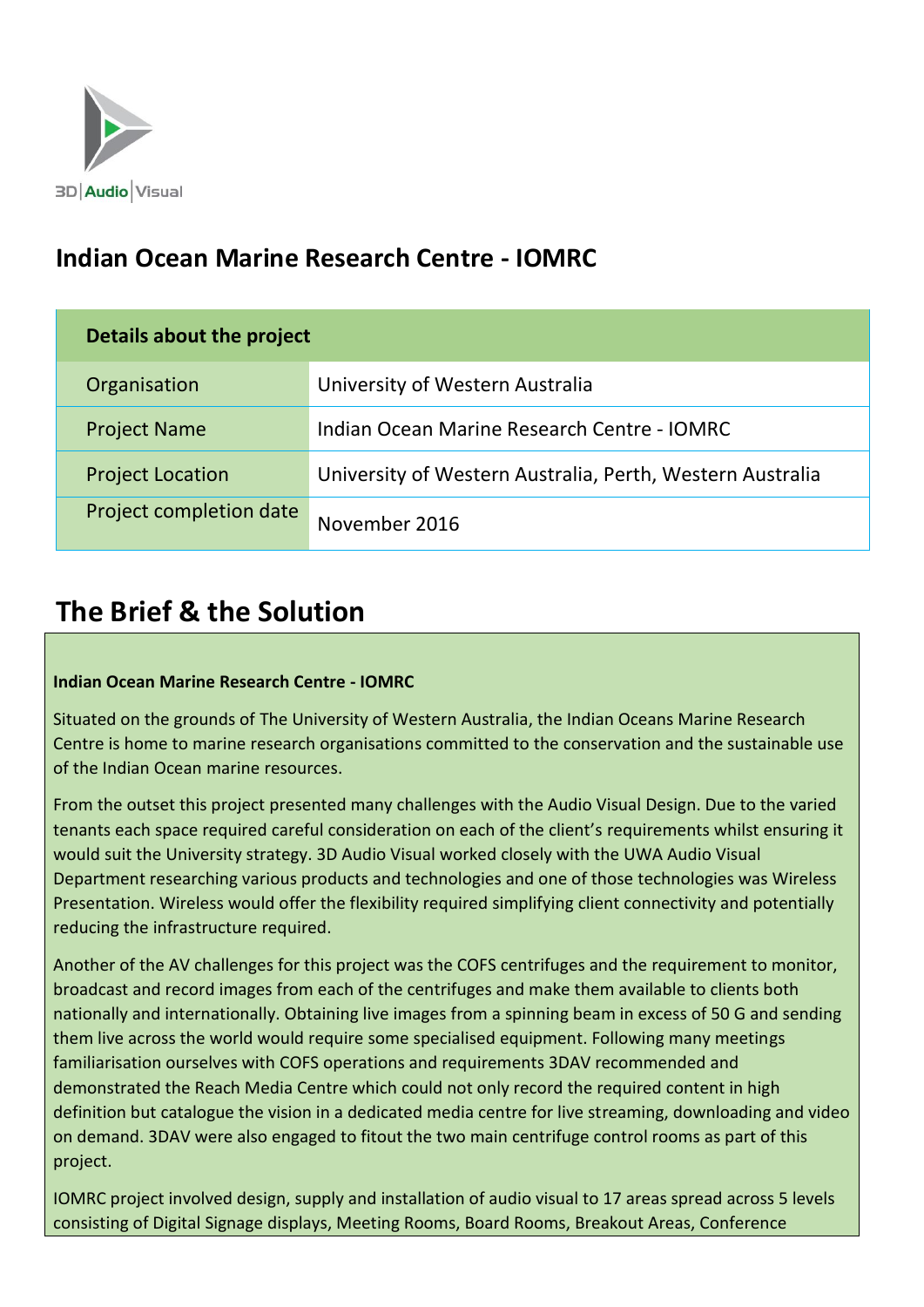#### Facilities, Control Rooms, Auditorium and the Woodside Innovation Hub.

#### **Rooms**

#### *5 Small Meeting Rooms*

Each meeting room consists of a 55" wall mounted LCD display, Wireless Presentation and keypad for control.

Although simple the Wireless Presentation technology allows up to four users to connect and collaborate content.

### *3 Video Conferencing Meeting Rooms*

Located on Level 1, 2 & 3 are shared Video Conference meeting rooms with two 65" wall mounted LCD displays, Cisco Video Conferencing, HDMI and Wireless Presentation. Simple layouts on a desk mounted touch panel enable source selection and conferencing control. RMS monitors the room equipment reporting of usage and faults.

### *Level 5 Board Room*

Located on Level5 is the main board room and conferencing facility with two 130"projection screens and Cisco Speaker Track Video conferencing. The Cisco conferencing system has a unique dual-camera tracking system that allows participants in a video meeting to see the active speaker on the other end of a call in full view. Having the active speaker always appear in full view provides an optimum, like-life experience that can be better than being physically present. Presentation control is from a desk mounted touch panel and the facility includes RMS for equipment reporting for usage and faults. Accompanying the main boardroom is a breakout area with a wall mounted 65" display and ceiling speakers that can be used as board room overflow or for separate presentation.

### *COFS Control Rooms*

The COFS control rooms house 4 wall mounted displays and recording devices connecting content from the centrifuge cameras and controlling pc's to the Reach Media Centre for streaming and recording. At the entrance of the control rooms digital signage screens show information about the current centrifuge operations.



### *Woodside Innovation Hub*

Level 1 is home to the Woodside Innovation Hub. The Hub is an interactive space that features wireless presentation facilities, interactive telepresence and live video feeds from COFS simulators all displayed on a 8K by 2K video wall. Aesthetically you cannot see any of this technology other than the telepresence cameras and the Video Wall. Operationally control of the space is via a 10" iPad with simple intuitive layouts where you simply drag the picture onto the video wall to display.



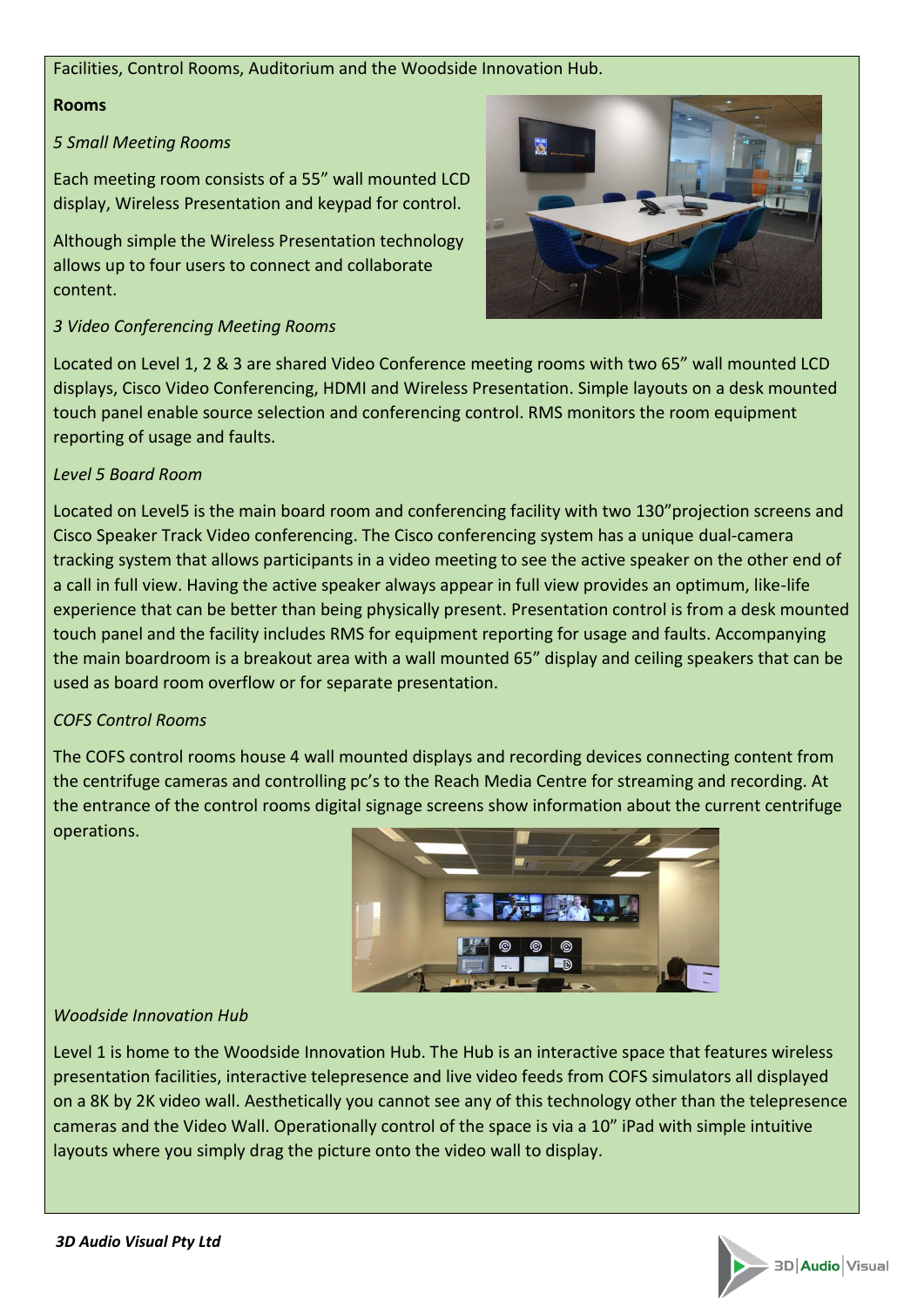

#### *Auditorium*

The ground floor Auditorium scope detailed a flexible flat floor space with removable furniture that uses included events, product launches and teaching.

To achieve this flexibility the audio visual solution would need to adapt to the room usage without compromising on room functionality. It would also need to meet the University standard for a teaching facility incorporating the same teaching aids used on campus. The solution was again Wireless Presentation. This would allow flexible connectivity with the furniture removed and in lecture mode this would complement the added presentation aids.

Equipment includes High definition laser projectors connected to the AMX Enova DGX 100 Series video matrix, JBL sound and AMX control. The dual image displays can be separated for dual presentation and 65" displays in the foyer mimic each display for overflow. RMS monitors equipment usage and connectivity.

#### **3DAV Management Team**

AV Design and Technically Managed by **Ian Wornes** Programmed by **Daniel Gavin** Project Managed by **Jason Van Dyk** Client Liaison by **Maree Wornes** Logistics by **Colin Upson** Administration by **Stacey Cullen**



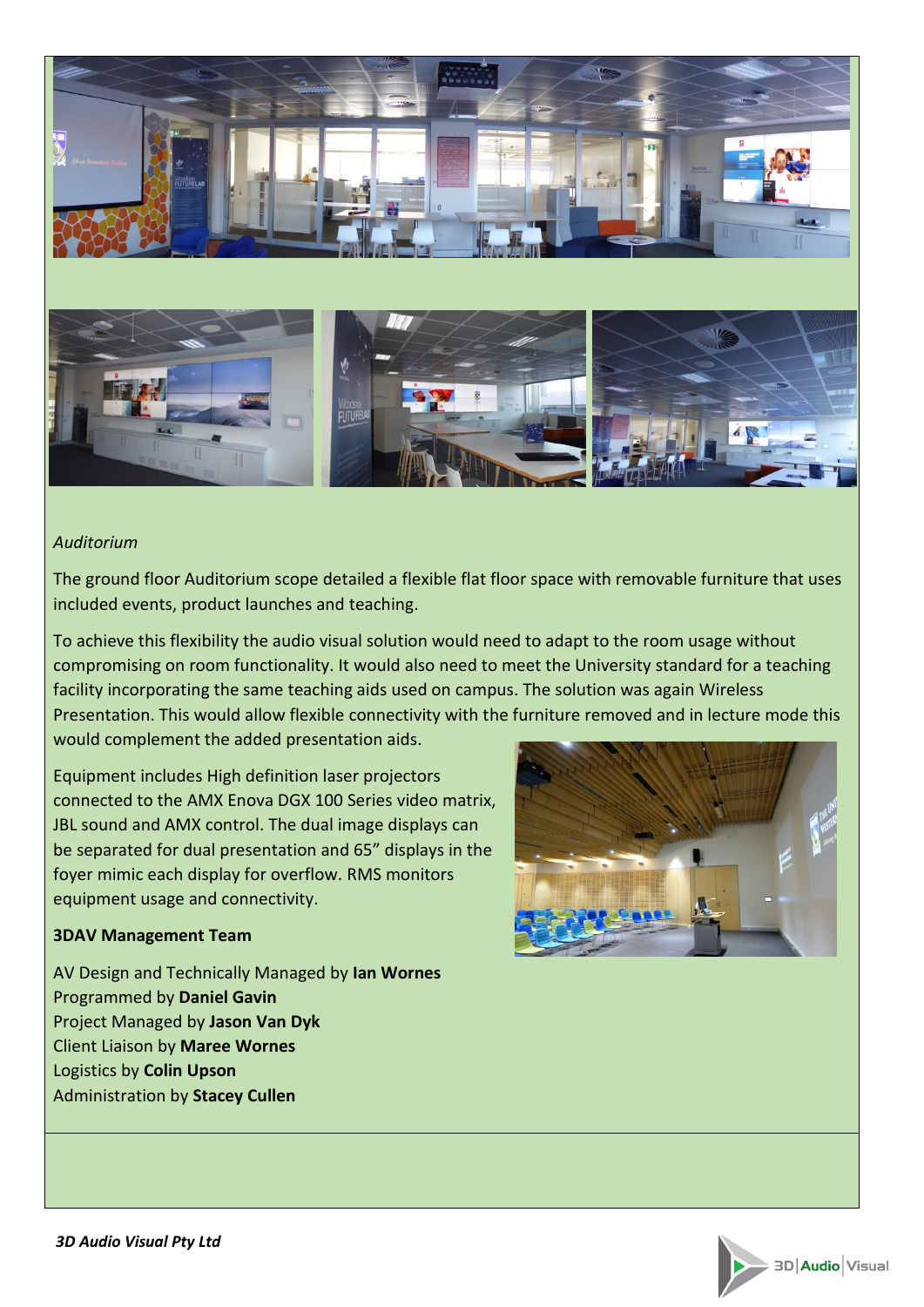#### **The Design:**

Consultation with UWA Audio Visual and clients providing designs, budgets, drawings, mark-ups and architectural layouts.

### **The products:**

The products implemented were Universities preferred brands and technologies. \*AMX, \*JBL, Biamp Tesira, Cisco and Panasonic form the majority of the products implemented and are in-house serviced & supported by 3D Audio Visual.

\*(AMX and JBL are part of the AVT Platinum Partner)

## **The programming**

The programming and configurations in the IOMRC project involved programming and configuring over 150 devices including the latest in video wall processing connecting the 8k x 2k Woodside video wall.

3DAV completed the programming and commissioning ahead of schedule and all 150+ devices were online, reporting and operational.

## **The Ongoing Support:**

3D Audio Visual continues to service and support the IOMRC facility providing assistance in facility operations, additional training and onsite support. 3DAV also have online remote access to the IOMRC facility allowing us to remotely identify faults if they arise and assist with room operations remotely controlling and configuring venues.

This support has already proven beneficial assisting with presentation setups whilst users become familiar with the technology.